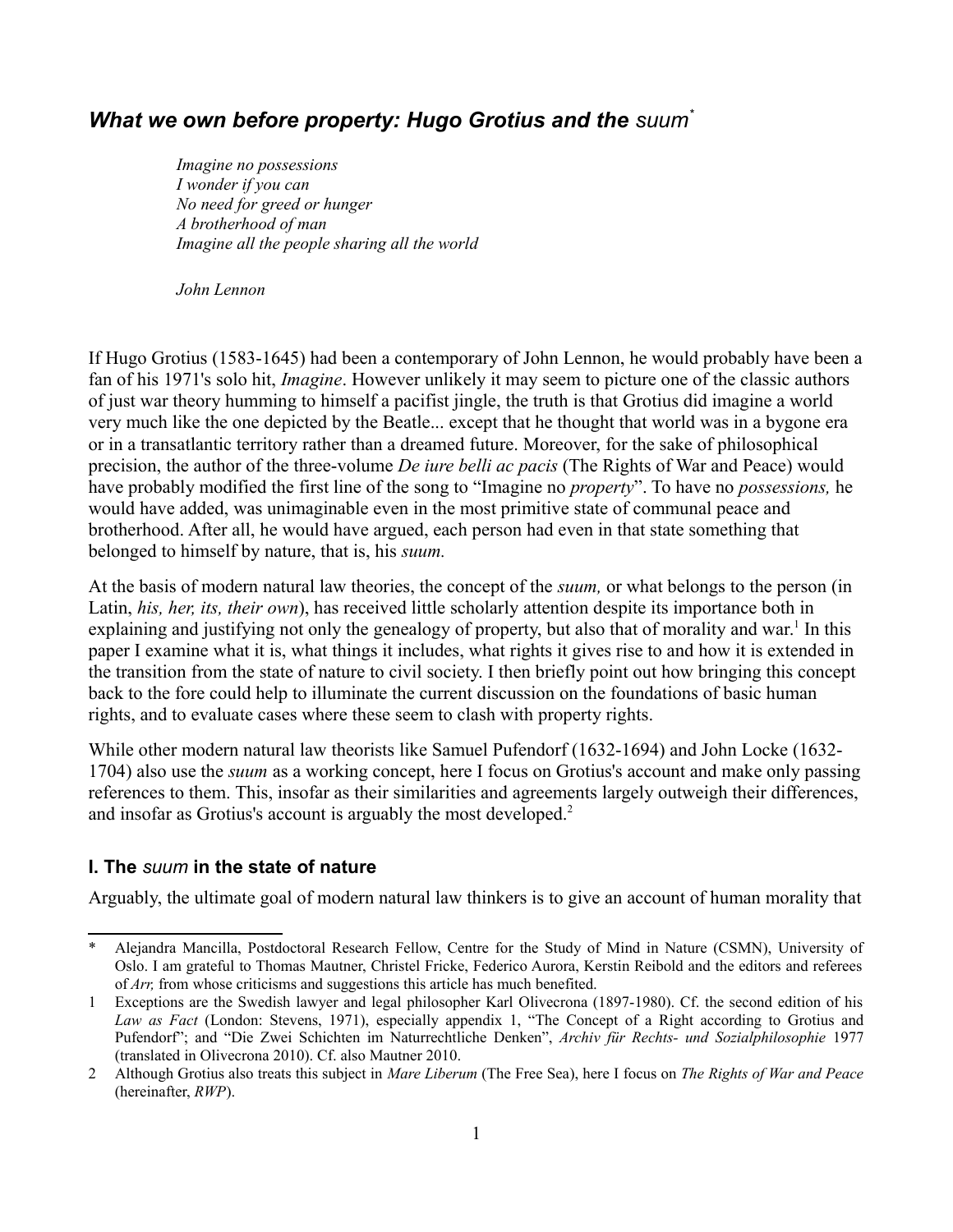can stand independently of religious revelation and motivation.<sup>[3](#page-1-0)</sup> This is not surprising if we bear in mind the context in which they were writing: a time when sanguinary wars took place across Europe between those who professed different faiths, but also a time of nascent globalization, which made those engaging in this process both conscious of the profound cultural differences between societies around the world, and the need to look for some common moral basis that could appeal to all irrespectively. The answer they came up with was more or less the following: leaving aside divine revelation or religious belief, humans can come to know the natural law, which shows "the moral deformity or moral necessity there is in any act, according to its suitableness or unsuitableness to a reasonable nature."<sup>[4](#page-1-1)</sup> That is, through the use of reason the main precepts of this law can become evident to us. For Grotius (and for Pufendorf and Locke later) one of the fundamental precepts of natural law is not to interfere with what belongs to others.<sup>[5](#page-1-2)</sup>

As Karl Olivecrona remarks, however, in order to comply with this precept we need to know what belongs to others in the first place, i.e., what their *suum* is – something that Grotius and the other authors seem to take for granted. In fact, instead of a definition, they provide the reader with a varied list of things that constitute the *suum,* but offer little elaboration as to why we should consider them as part of it*.*

Before going on to examine the *suum* in more detail, it is important to say something about the level at which Grotius is theorizing, and the more or less explicit assumptions that underlie his theory.

As part of a long tradition of contractualist thinking, Grotius' departing point to explain and further justify the origins of morality, property and war (widely understood as a dispute by force, either between individuals or collectives) is to retreat to the state of nature, a pre civil state where human beings live together in the absence of any established laws. Two features make Grotius's account of the state of nature distinctive. On the one hand, instead of understanding it as a thought experiment or a hypothetical scenario, he takes it to be a real possibility – so much so that he thinks of it as still ongoing in some American tribes at the time of his writing. On the other hand, differently from Hobbes, the Grotian state of nature is not necessarily a state of conflict, so the decision to leave it is a matter of expediency rather than inevitability. In fact, if we were able to keep the primitive simplicity of living and friendly relationships among each other (in the way that some small religious and philosophical communities have purportedly done), we could remain in that state without ever entering into civil society.<sup>[6](#page-1-3)</sup> This is not to say, however, that the Grotian state of nature is Lennon's utopia. Grotius does imagine "all the people sharing all the world" – a state of negative community, common property or original communism, as it has been variously called. But, *contra* Lennon, as was said above, he does think that even in that state some things are truly *our own*. Even before the institution of private property comes into existence, thus, we already have a sphere that belongs to us. This constitutes the minimal *suum,* and it potentially gives rise to the right to use force against anyone who dares to encroach upon it. (Hereinafter, I refer to this minimal *suum* simply as the *suum*, and reserve the term *property* to refer to the extended *suum* that arises once the conventions of legal ownership are in place.)

<span id="page-1-0"></span><sup>3</sup> This is the trait standardly used to distinguish *modern* natural law theorists from *scholastic* natural law theorists, of whom the paradigm is Thomas Aquinas. Cf. Haakonssen 1996, p. 15.

<span id="page-1-1"></span><sup>4</sup> Grotius *RWP* 1.1.10, pp.150-51. I quote the passages of *RWP* by book, chapter and section.

<span id="page-1-2"></span><sup>5</sup> Cf. Pufendorf's *The Whole Duty of Man* (*WDM*) 1.3.7, pp. 55-56, and Locke's *Second Treatise of Government* (*T2*) 2.6, p. 271. I quote these works by book, chapter and paragraph, and chapter and paragraph, respectively.

<span id="page-1-3"></span><sup>6</sup> "A confirmation of the first of these is the account we have of some people of America, who by the extraordinary simplicity of their manners, have without the least inconvenience observed the same method of living for many ages: and the latter appears by the example of the Essenes, of the primitive Christians at Jerusalem, and many who now live in religious societies." *RWP* 2.2.2, pp. 421-22.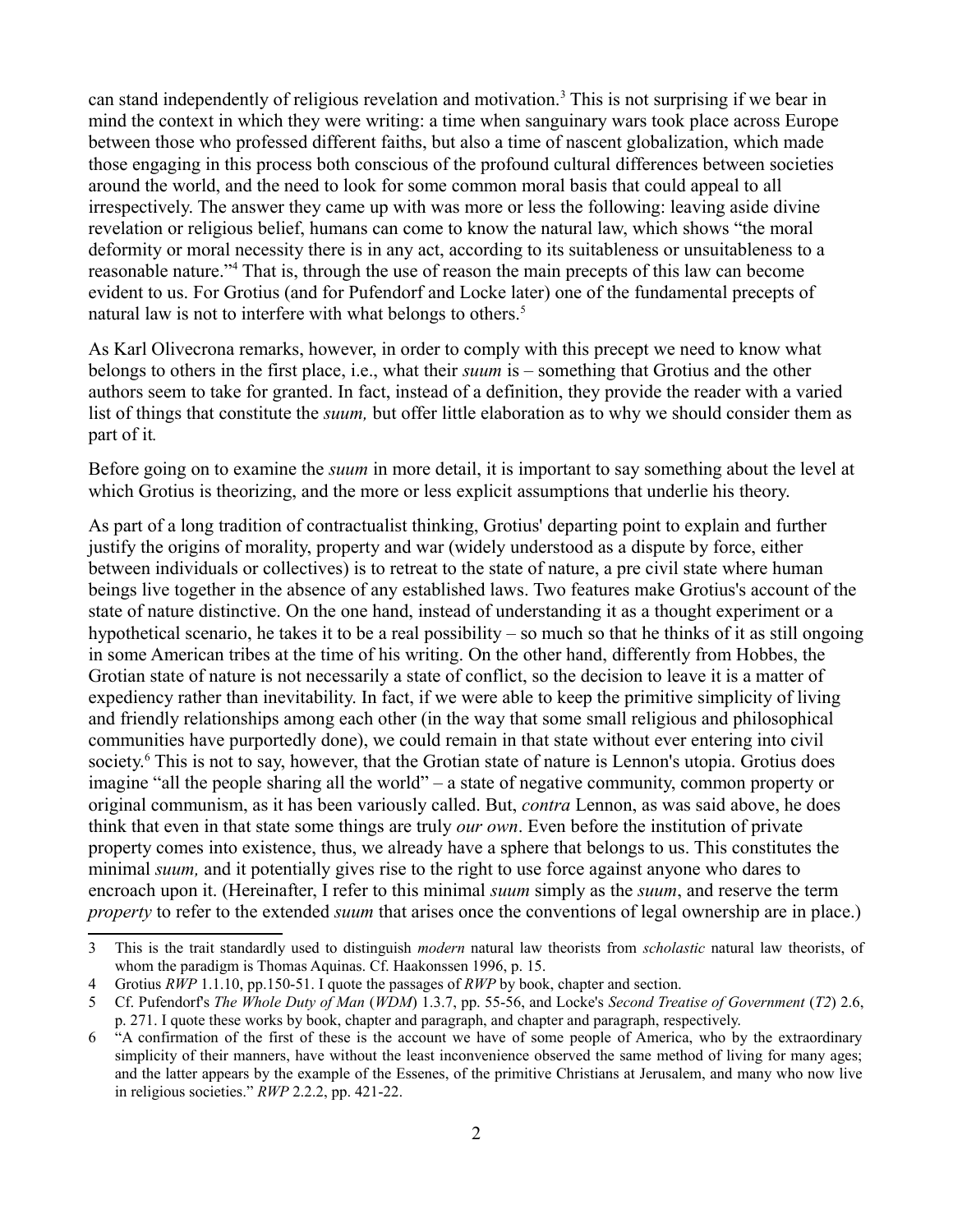There are three assumptions, I suggest, that need to be spelled out. First, that the earth belongs to all humans equally. Grotius shares the view with many natural law theorists and theologians before him (including Aquinas) that God gave the earth to humankind in common for our use and disposal:

> *All things, as Justin has it, were at first common, and all the world had, as it were, but one patrimony. From hence it was, that every man converted what he would to his own use, and consumed whatever was to be consumed.[7](#page-2-0)*

In this original state, no one has a particular claim over a particular thing, but everything – that is to say, all "inferior" creatures and all the natural resources available – are equally up for grabs by anyone.

Second, by seizing external things and/or occupying an external space we turn those things and that space into *our own*. The act of grabbing itself, and the act of occupying itself change the status of things common to things that belong to a particular person. The physical act of fetching the mango from the tree turns a communally owned mango into *my* mango; the physical act of snatching the lobster from the shore turns a communally owned lobster into *my* lobster; the physical act of lying down to sleep in a secluded cave turns that communally owned spot into *my* den... at least for the night. Even with no property regulations in place, then, we still have a minimal physical realm that through seizure and/or occupation becomes part of our *suum.* As can be seen, this is a very limited sphere and is very much focused on present, short-term consumption. While there is no explicit Grotian *proviso*  (analogous to the famous Lockean proviso of "leaving enough and as good left in common for others"[8](#page-2-1) ), it is quite clear that at this level there is no space for the kind of accumulation that would preclude others from meeting their own basic needs.

Third, that something is our own means that we have a claim over it to the exclusion of others, so that we may defend it by force if anyone dares to encroach upon it, for "no man could justly take from another, what he {i.e. the latter} had thus first taken to himself."[9](#page-2-2) Justice and injustice thus arise in inextricable connection with the *suum.* An unjust act is one that violates another's *suum.* Acting justly demands – negatively – respecting that individual sphere on others, and – positively – taking action to protect that individual sphere if it is violated. How much force may be legitimately used? Answering this question would take this essay in a different direction but, in short, as much force as to justify killing the attacker. Rather than rules, what Grotius offers here is a case-by-case evaluation that relies heavily on common sense, that is, on the spontaneous reactions that he thinks most people would have in a given situation.A useful theoretical tool to better understand Grotius's depiction of rights in the state of nature is Wesley Hohfeld's division of rights. According to their form, the American legal theorist divides rights into four categories: claims, privileges, powers and immunities. Very briefly put, A has a *privilege* to φ, if and only if A does not have a duty not to φ; and A has a *claim* that B φ, if and only if B has a duty to φ.(For the purposes of this discussion, I leave aside the other two types of right.)<sup>[10](#page-2-3)</sup>

Applying this division to Grotius' state of nature, the right of common use of the earth's resources can be described as a *privilege*: simply by virtue of being a human being, I may or may not grab mangos from trees and lobsters from the sea, and I may or may not lie on empty spots in well-secluded caves. That I have a privilege to do or not to do these things means moreover that others have no claim against

<span id="page-2-0"></span><sup>7</sup> *RWP* 2.2.2.1, pp. 420-421.

<span id="page-2-1"></span><sup>8</sup> *T2* 5.27, p. 288.

<span id="page-2-2"></span><sup>9</sup> *RWP* 2.2.2.1, p. 421. Braces indicate that text has been added.

<span id="page-2-3"></span><sup>10</sup> Hohfeld 1913, pp. 32-33. Although Hohfeld applied this division to legal rights only, I join those who think that it may also be fruitfully applied to the moral realm.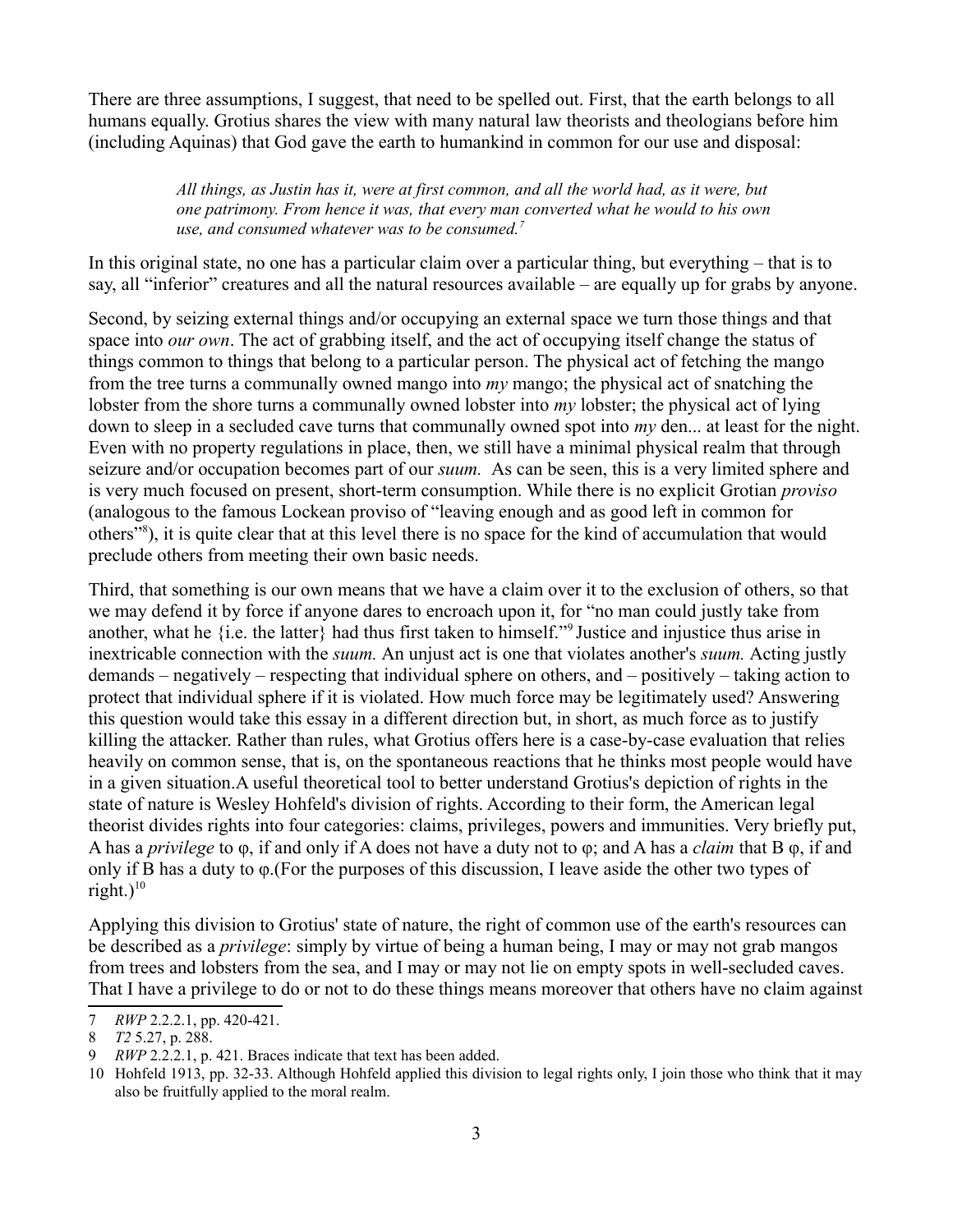me doing or not doing them. That is why privileges are also called *liberties*: having them means I am free to act one way or another.

After the physical act of seizure and/or occupation, on the contrary, I acquire a *claim* against others over whatever I have seized and/or occupied.<sup>[11](#page-3-0)</sup> That is, I may demand from them that they abstain from taking what is now mine. They have a *duty* to stay away from my individual realm and, if they fail on this duty, I may use force against them.

These two rights – the first in the form of a *privilege* to seize and/or occupy, and the second in the form of a *claim* against others to what we actually seize and/or occupy – are not argued for by Grotius, but taken for granted as the cornerstones over which the human moral edifice gets constructed.<sup>[12](#page-3-1)</sup>

Grotius uses Cicero's classic example of a public theater where the spectators freely come in and take a vacant seat, as analogous to the original state of nature: although nobody owns a seat in particular, once they have sat down in one they can properly claim it as *theirs*. This claim, however, is limited to the use of the seat, for as long as they stay, but is extinguished once they stand up and leave. And it is clearly not a claim to get a seat, if they come late and all the places are already taken. (This latter possibility seems to have been precluded by Grotius, based on the further assumption that the theater has enough seats for everyone – just as the earth has plentiful resources to satisfy the basic, minimal needs of all humankind $13$ 

### *II.* **The elements of the** *suum*

So far, I have been writing about the *suum* without giving it a precise content. It is by virtue of a procedure – first seizure or first occupancy – that external things that belong in the common pool of resources become *ours*, so that nobody may justly take them from us. But these basic possessions are only one item in the *suum* list. The others, which appear scattered throughout Grotius's work, are life, body and limbs; one's actions and liberty (to get or secure things useful to life); honor and reputation, and chastity.[14](#page-3-3)

These are the things to which we have a right "merely from nature": "A man's life is his own {*suum*} by nature (not indeed to destroy, but to preserve it) and so is his body, his limbs, his reputation, his honor, and his actions."<sup>[15](#page-3-4)</sup>These are the things in the defense or pursuit of which we may use force against others, the end of war being no other than "the preservation of life or limbs, and either the securing or getting things useful to life."<sup>[16](#page-3-5)</sup> Moreover, "that the same {i.e. using force against others}

<span id="page-3-0"></span><sup>11</sup> Hohfeld designates these simply as *rights,* but to avoid confusion I use the term *claim* instead*.*

<span id="page-3-1"></span><sup>12</sup> Elsewhere I discuss how Grotius's distinction between these two types of rights is not explicit in his account, but is what he seemed to have in mind and failed to distinguish more clearly. Cf. Mancilla 2012. This is, of course, my interpretation of Grotius and, for that matter, contestable, especially regarding the question whether one can meaningfully talk about *duties* in the state of nature. Cf. for example Salter 2001 and 2005.

<span id="page-3-2"></span><sup>13</sup> The game of Musical Chairs is a good exemplification of a state of nature scenario where there are not enough resources for everyone. At each round, all the players have a *privilege* to get a seat, but those who remain in the game are the ones who succeed in making one of the available seats *their own*. Their *claim* over that seat evaporates, however, as soon as they stand up and play again... until the last round, when the winner is the person who gets a claim over the last seat available.

<span id="page-3-3"></span><sup>14</sup> Pufendorf offers a similar list in *The Law of Nature and Nations* (*LNN* 3.1.1; 2.5.11), while Locke formulates it as "life, health, liberty and possessions"; "life, or what tends to the preservation of the life, the liberty, health, limb or goods"; and "life, liberty and estate": *T2*, 2.6, p. 271 and *T2* 7.87, p. 323.

<span id="page-3-4"></span><sup>15</sup> *RWP* 2.17.2, p. 885.

<span id="page-3-5"></span><sup>16</sup> *RWP* 1.2.1, pp. 182-83.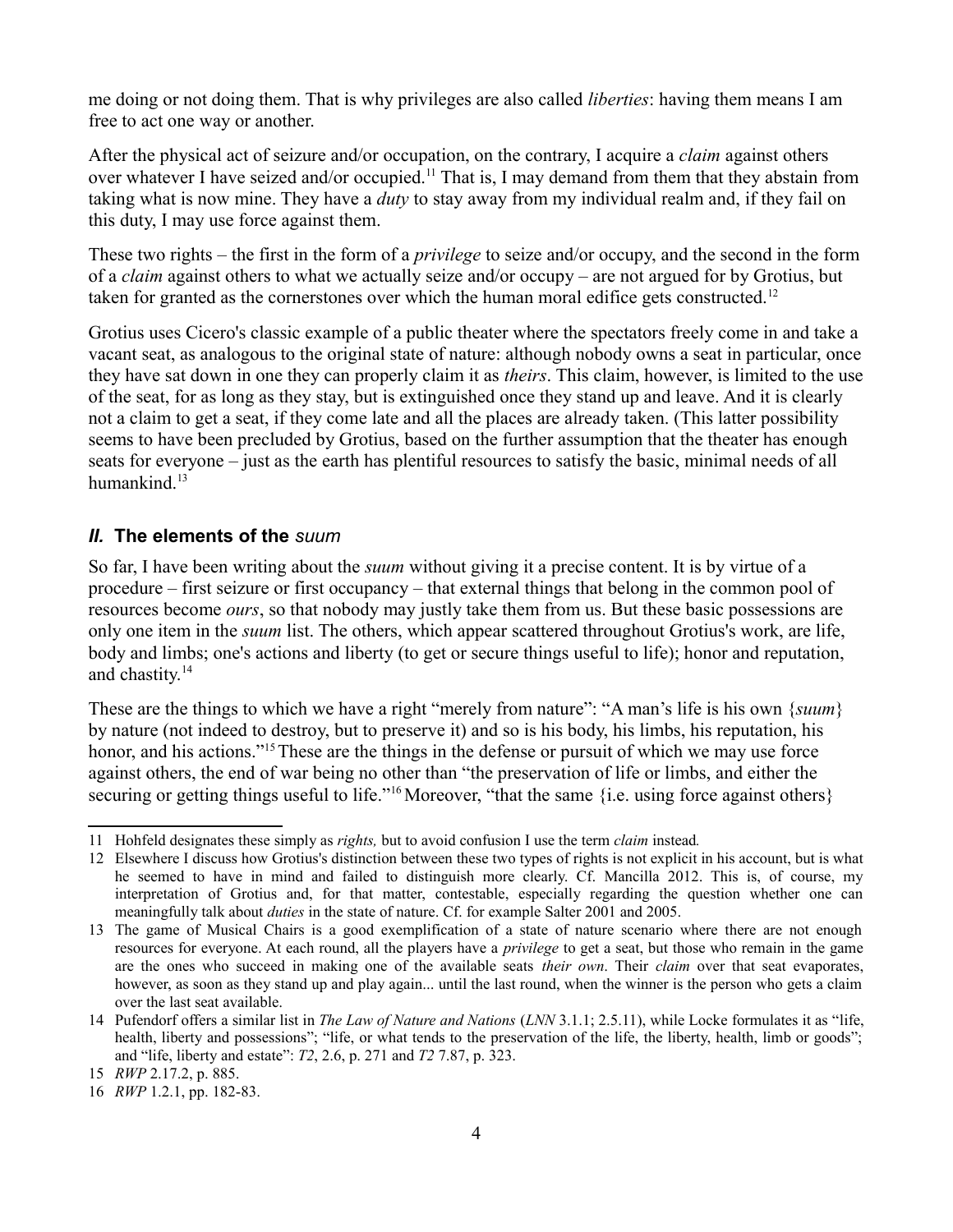may be done on account of chastity, can scarce be any matter of dispute; when not only the opinion of the world, but even the law of God, has made it equivalent to life itself."[17](#page-4-0) These are the things that belong to us independently of the presence or absence of property laws: "For our lives, limbs, and liberties had still been properly *our own*, and could not have been (without manifest injustice) invaded<sup>"[18](#page-4-1)</sup>

The way to fill the content of the *suum* is by carrying out, so to speak, a "*suum* test":

*...when we inquire into what belongs to the law of nature, we would know whether such or such a thing may be done without injustice; and by unjust we mean that which has a necessary repugnance to a reasonable and sociable creature.[19](#page-4-2)*

There is a kind of double confirmation here. On the one hand, Grotius's moral theory takes as a starting point the idea that human beings can come to know the natural law by virtue of reason. On the other hand, the list of things that belong in the *suum* (and which the natural law purportedly commends us to respect) is arrived at not only by virtue of reason, but also by virtue of the natural reactions that reasonable and sociable creatures would feel if attacked on any of them. As Thomas Mautner puts it, "the real basis {to decide what is our *suum*} is emotional, not rational". The only common trait between the variegated list of items comprising the *suum* is that "they indicate situations in which we *feel* justified in hitting back."[20](#page-4-3)If Grotius is serious about explaining and justifying the origins of morality, property and war independently of any religious beliefs – and, therefore, independently of any fears of eternal damnation – relying on this double test of reason and feeling seems like a good strategy. As reasonable and sociable creatures, we come to know (because we have felt it) what may not be done to us without the attacker earning for himself a forceful retaliation. Vice versa, we come to know (because we have felt it) what we cannot do to others without expecting them to strike back. This then gives rise to one of the most fundamental precepts of natural law: not to harm others on what is their own, i.e. their *suum*. And hereby also lies the motivational force of this minimal morality: because we do not want to be harmed, we quickly learn to respect the limits between our *suum* and that of others. *Contra* voluntarist theories that pose the motivational force in the authority of superior commands given from above, here it is our equals who remind us by their actions and reactions what we may or may not do to them. *Contra* rationalist theories that seek to derive the pull of morality from reason alone, here it is the most basic natural instinct that gives rise to the most basic moral rule.

Let us now have a closer look at the list of things that pass the *"suum* test"; i.e., those in the protection of which we may employ force. Despite their diversity, they may be divided in two categories: the self, physical and social; and what is needed to preserve the self, be it actions or external things. It is from this latter category, I suggest, that both a basic right to subsistence and conventional property rights may be derived.

<span id="page-4-0"></span><sup>17</sup> *RWP* 2.1.7, pp. 401-02. Cf. also *RWP* 1.2.5, p. 193.

<span id="page-4-1"></span><sup>18</sup> *RWP* 1.2.1, p. 184.

<span id="page-4-2"></span><sup>19</sup> *RWP* 1.2.1, p. 182.

<span id="page-4-3"></span><sup>20</sup> Mautner 2010, p. 206 (his italics). Mautner mentions van der Muelen's comments to *RWP*, where the latter says that the right to these things is, "as it were, in our very bones": Ibid.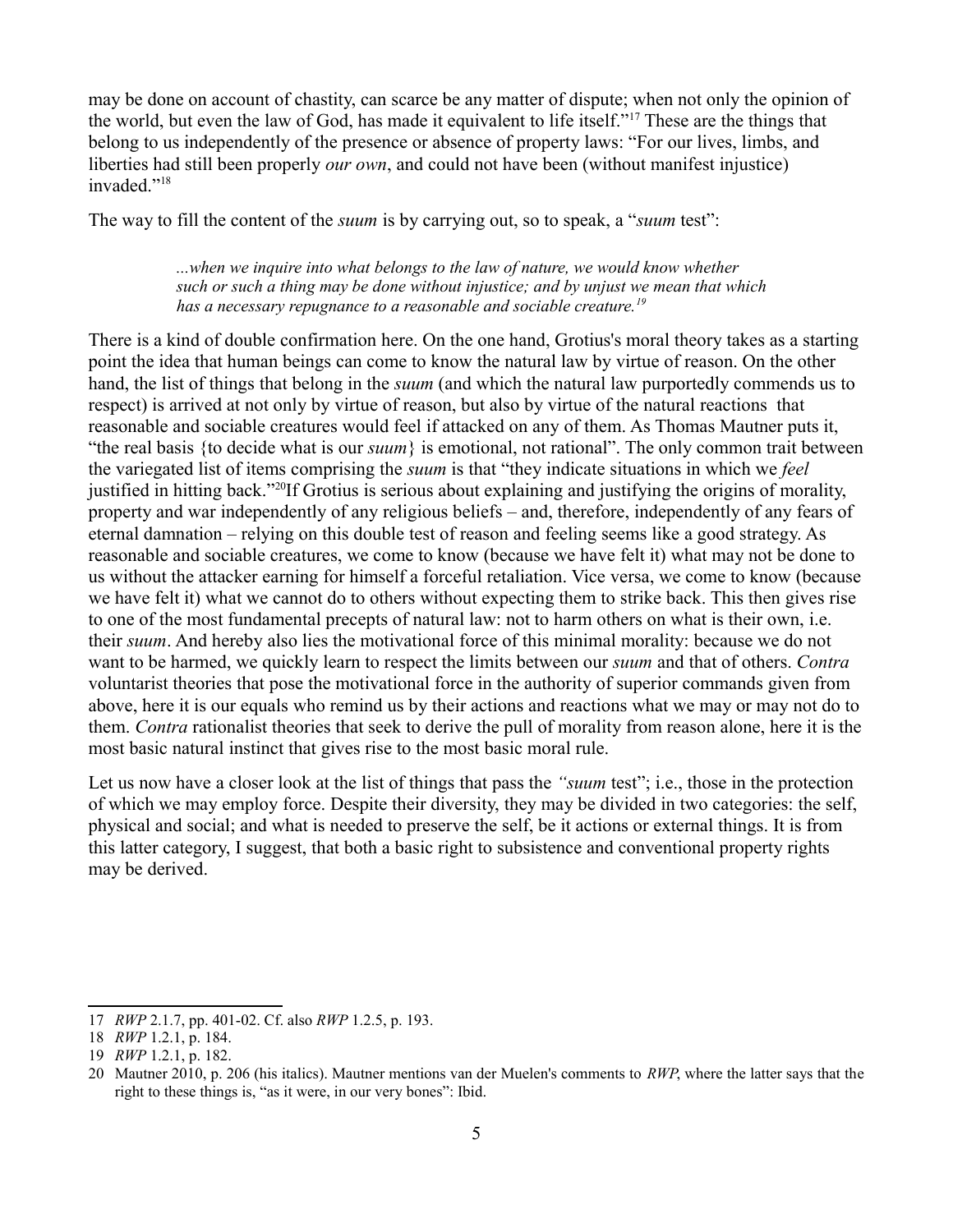### **1. My self**

#### **Life and body**

In building his moral theory Grotius relies heavily on ancient sources, laws and customs, aligning himself with a long tradition of moral naturalism. Among these sources, the influence of Stoicism is perhaps the strongest, with quotes of Seneca and Cicero appearing at almost every turn of the page. This is especially evident in Grotius's repeated insistence that self-preservation is the strongest human instinct; an instinct that puts life and bodily integrity at the center stage of the *suum* account.

All animals, and humans among them, are subject to the "first impressions of nature"; namely, to desire life and avoid death. This is not something that we reason about or decide whether to follow or not, but a law "born with us, in which we have not been instructed, but with which we are imbued", in Cicero's words.<sup>[21](#page-5-0)</sup> Bearing in mind the importance that self-preservation has for all animals, the Stoics find it only natural that any attack on one's life may be responded to with force. Whoever dares to encroach upon our life and body becomes our enemy, and we may defend ourselves by whatever means are available. There is an even continuity here from how things are to how they ought to be. Given the universality of this feeling in all creatures and the unanimity with which we repel attacks on our lives and physical selves, the first rule of justice gets drawn: not to harm others in their life and bodies without reason – that is, unless they have harmed us before.What lies at the core of this account, then, is the idea that self-preservation is a legitimate moral end.

What Grotius adds to the Stoic account is his explicit treatment of our life, body and limbs as *our own*. Insofar as we may protect them by force if necessary – i.e. insofar as they pass the *"suum* test" – they belong to us to the exclusion of others. That is, we have a claim over our lives and bodies against others; and these others, correlatively, have a duty to refrain from trespassing on them.

This ownership of life and body is not, however, absolute enough to give us a right to commit suicide. No matter how charitable a reading we do, it still has to be admitted that there are certain passages where Grotius fails on his promise to keep religion out of the moral picture, and this is clearly one: owning our lives and bodies does not only give rise to *claim* rights against others, but also to a *duty* to stay alive: "A man's life is his own {*suum*}by nature (not indeed to *destroy*, but to *preserve* it)".[22](#page-5-1) While it is true that he does not explicitly mention respect for one's life as God's creation as the ultimate reason to refrain from putting an end to it (as Locke and Pufendorf later do), it is difficult to make sense of this requirement unless we assume a hidden premise based on this belief.<sup>[23](#page-5-2)</sup>

<span id="page-5-0"></span><sup>21</sup> Quoted in *RWP* 1.2.3, p. 187.

<span id="page-5-1"></span><sup>22</sup> *RWP* 2.17.2, p. 885.

<span id="page-5-2"></span><sup>23</sup> Cf. respectively *T2* 2.6, p.27, and *WDM* 1.5.11, p. 81. This shared rationale for banning suicide leads Grotius and Locke in opposite directions when it comes to the question of voluntary slavery in civil society. For the former, this kind of subjection is morally acceptable, especially if it is the only way to guarantee one's subsistence: "...perfect and utter slavery is that which obliges a man to serve his master all his life long, for diet and other common necessaries; which indeed, if it be thus understood, and confined within the bounds of nature, has nothing too hard and severe in it; for that perpetual obligation to service, is recompensed by the certainty of being always provided for; which those who let themselves out to daily labor, are often far from being assured of." *RWP* 2.5.27, p. 557. For Locke, on the contrary, voluntary slavery is a *non sequitur*: we cannot give more power to others than what we have ourselves and, because we have no ultimate power over our lives and bodies (which are God's property), neither can we transfer it to others. Cf. *T2* 4.23, p. 284. For Pufendorf's ambiguous position on this topic, cf. Buckle 1991, pp. 118 ff.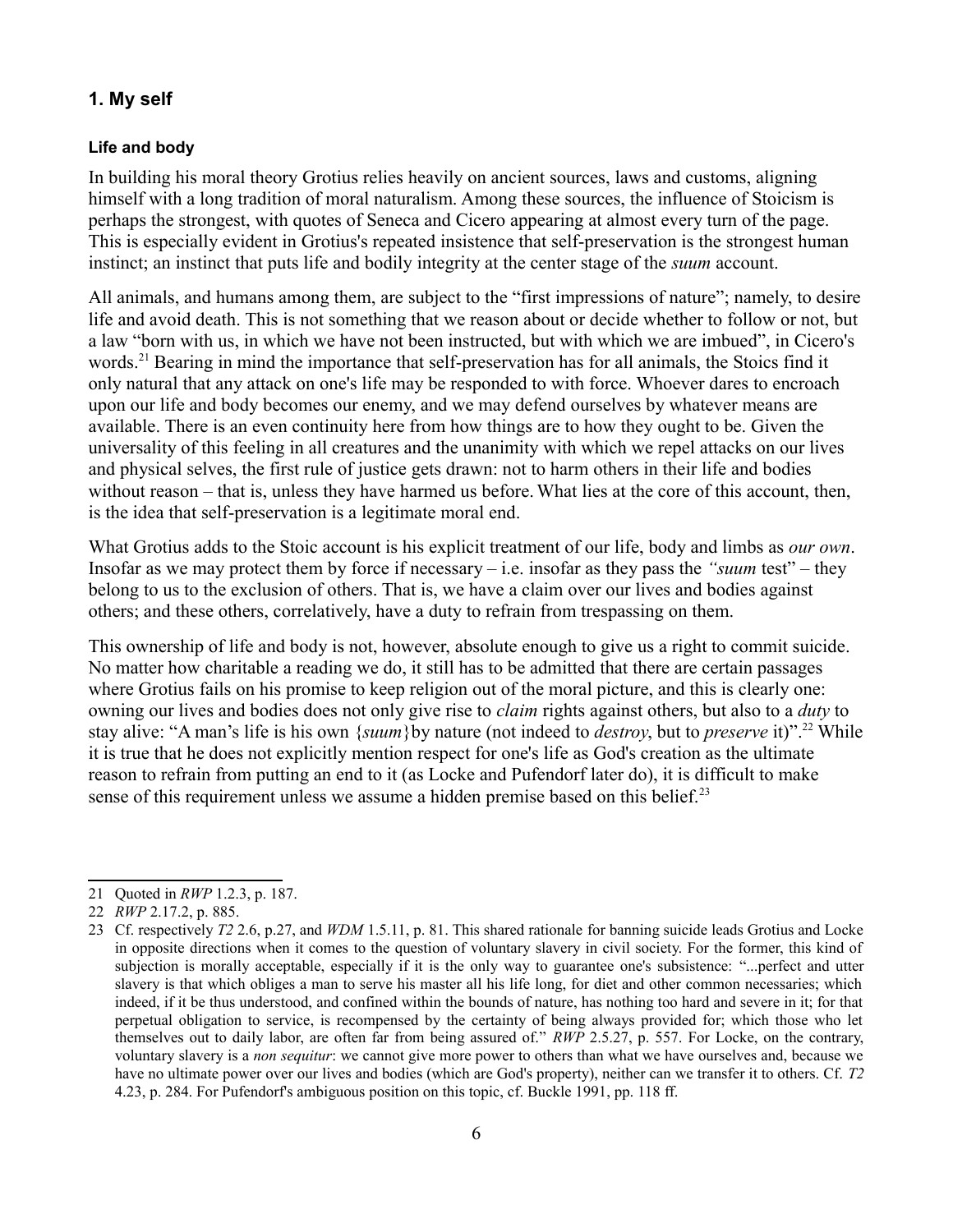#### **Honor and reputation**

Our physical lives and bodily integrity are not, however, all there is to one's self. Given that we are sociable animals who do not live in isolation but need others to subsist, Grotius gives as much importance to the social aspect of ourselves: what he considers under the labels of honor and reputation, and chastity. Granted, this sounds old-fashioned to contemporary ears, and images of gentlemanly duels and damsels in distress immediately pop into mind. If what Grotius is attempting to give is an account of a minimal individual sphere that is to be universally respected by all human beings, regardless of the context, then surely he should leave aside these culture-sensitive elements... shouldn't he?

To this challenge I would answer the following. It is true that the specific content of the social self will be very much dependent on the culture and time in question, and even within them highly debated. That what it takes to lose one's honor and reputation is not an obvious matter is clear from Grotius's lengthy discussion on whether giving a box on the ear or turning one's back to a gentleman are a just cause of war and reason enough to kill the offender.<sup>[24](#page-6-0)</sup> In the case of chastity, although knowing who has it and who hasn't may be a less controversial matter to decide, it is not obvious that we may even kill in its defense<sup>[25](#page-6-1)</sup>: while this may be a very valuable female asset in some societies, it is not clear that it is so universally.

Having said this, what Grotius correctly sees is that there are certain immaterial assets that humans need to be functioning members of society. Because belonging in the latter is not an option, but a need, it is crucial that we have these assets and that we protect them from others, just as we would protect our physical self. These are the things which give us a certain status in society and guarantee that we be treated with respect – i.e., as equals – by others. Unless individuals want to be cast away from the human community, then, they are bound to defend these things as their own.<sup>[26](#page-6-2)</sup>

However culturally determined regarding its content, then, there will always be a social self to care for. And however heated the debate may be to determine that content, what matters is the acknowledgment that even the most minimal *suum* is not only about bare physical subsistence, but also about securing for ourselves a place among others.

### **2. What is needed to preserve the self**

Owning our physical and social selves would be of little or no use if we didn't own at the same time the actions and external things required to preserve them.

### **Actions**

Regarding actions, there are two kinds that may be said to belong to ourselves: those that we perform to *retain* what is already part of our *suum* – what I call *reactive* actions; and those whereby we *acquire* the things needed to maintain the *suum* now and in the future *–* what I call (for lack of a better name) *proactive* actions*.*

Reactive actions have been studied in detail by just war theorists, under the label of self-defense. In the

<span id="page-6-0"></span><sup>24</sup> *RWP* 2.1.10, p. 407.

<span id="page-6-1"></span><sup>25</sup> Cf. *RWP* 2.1.12, p. 413.

<span id="page-6-2"></span><sup>26</sup> Arguably, other animals care for their social status as much as we do, and for the same reasons: because they need the group to subsist, but also because it is in their nature to behave socially.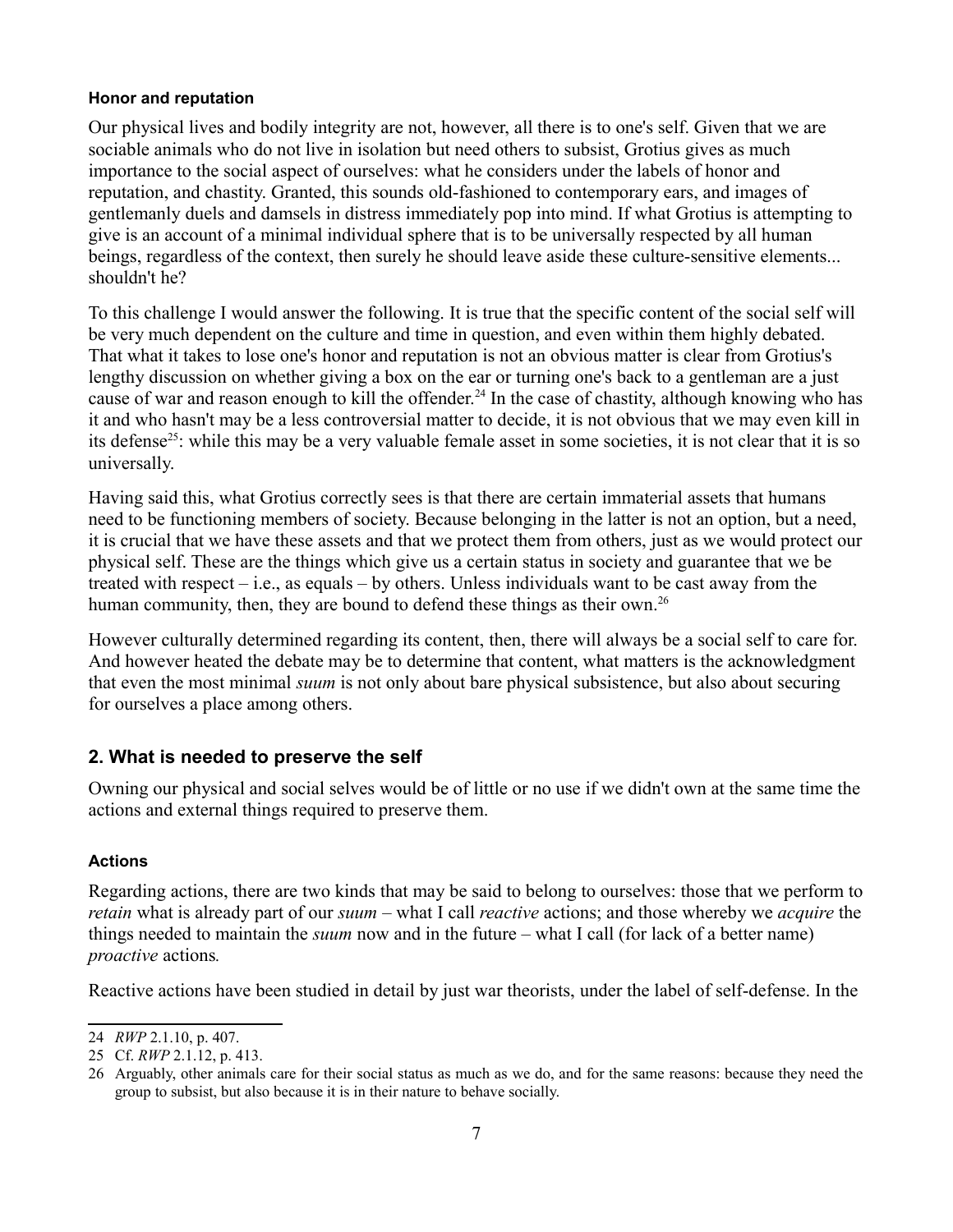chapter of *RWP* devoted to the just causes of war, the right to defend oneself appears in the first place, "arising directly and immediately from the care of our own preservation, which nature recommends to everyone."[27](#page-7-0) What triggers a just act of self-defense is the mere fact that my *suum* – as it is now – has become endangered. What matters is not who the attacker is and what his/her intentions are, but what I am about to suffer if I let him/her proceed. The full weight of the justification for self-defense is thus put on the potential effects for me of not taking action against the attack.

Actions done in self-defense are so fundamentally our own, according to Grotius, that we keep a right to perform them even after we have entered into civil society. In civil society we are supposed to stop being judges in our own cause and we transfer our basic right to defend our *suum* to a common magistrate, who judges according to a common law. When there is no magistrate around to appeal to and our *suum* is endangered, however, we recover that original right and may act as if we were back again in the state of nature, taking matters into our own hands. For example, if attacked by night robbers in the middle of a country road.

While reactive actions are present-looking, insofar as they are focused on what our *suum* is at a given time-slot and aim at its preservation as it is, proactive actions are present but also forward-looking: they are focused on maintaining the *suum* now and in the future. Moreover, while reactive actions may be labeled under self-defense, proactive actions may be labeled under what Grotius calls self-preservation narrowly understood. These actions include first seizure and prior occupancy, the two main sources for the "original acquisition of things"[28](#page-7-1), and they include all those steps that we need to take in order to nourish ourselves, give ourselves rest, care for our well-being, etc. Owning these actions means that we must be let free to perform them, so long as in so doing we respect the freedom of others.<sup>[29](#page-7-2)</sup>

Just like, once we have entered into civil society, we always keep the right to defend ourselves when we have no institutional mechanisms to resort to, we also keep the basic right to get what we need to survive, if exceptional circumstances require it. Following a long standing tradition, Grotius calls this a *right of necessity*; i.e a right to take and use someone else's property (or extended *suum*) when we are in dire need, without it constituting theft. The right to the minimal *suum*, thus, trumps the right to the extended, conventional *suum*: this is perhaps one of the most important lessons to be drawn from Grotius, but one that has been systematically overlooked.

### **Possessions**

Through proactive actions we come to own external things – our *possessions*. As was said before, through first seizure we come to possess movable things, such as food, water and clothing. Through prior occupancy, we come to possess immovable things; i.e. land: a physical space to be and to make our living.

That these material objects are part of the *suum* as much as our very selves is a crucial feature of Grotius's account, but one that he unfortunately does not develop further. By acknowledging our need and dependence from external factors, Grotius's moral theory depicts the human individual not as a mind trapped in a body *malgré lui*, but rather as an embodied self in permanent and necessary interaction with his environment – so much so that this environment is transformed by his very actions in a constitutive part of him. Owning oneself only makes sense, then, if one can also own what is

<span id="page-7-0"></span><sup>27</sup> *RWP* 2.1.3, p. 397.

<span id="page-7-1"></span><sup>28</sup> Cf. *RWP* 2.3, p.454 ff.

<span id="page-7-2"></span><sup>29</sup> Once civil society is constituted, as was mentioned above, one of these proactive actions may be to sell oneself as a slave if that is the only means to subsist. This applies equally to individuals and to whole nations: *RWP* 2.5.27, p. 557.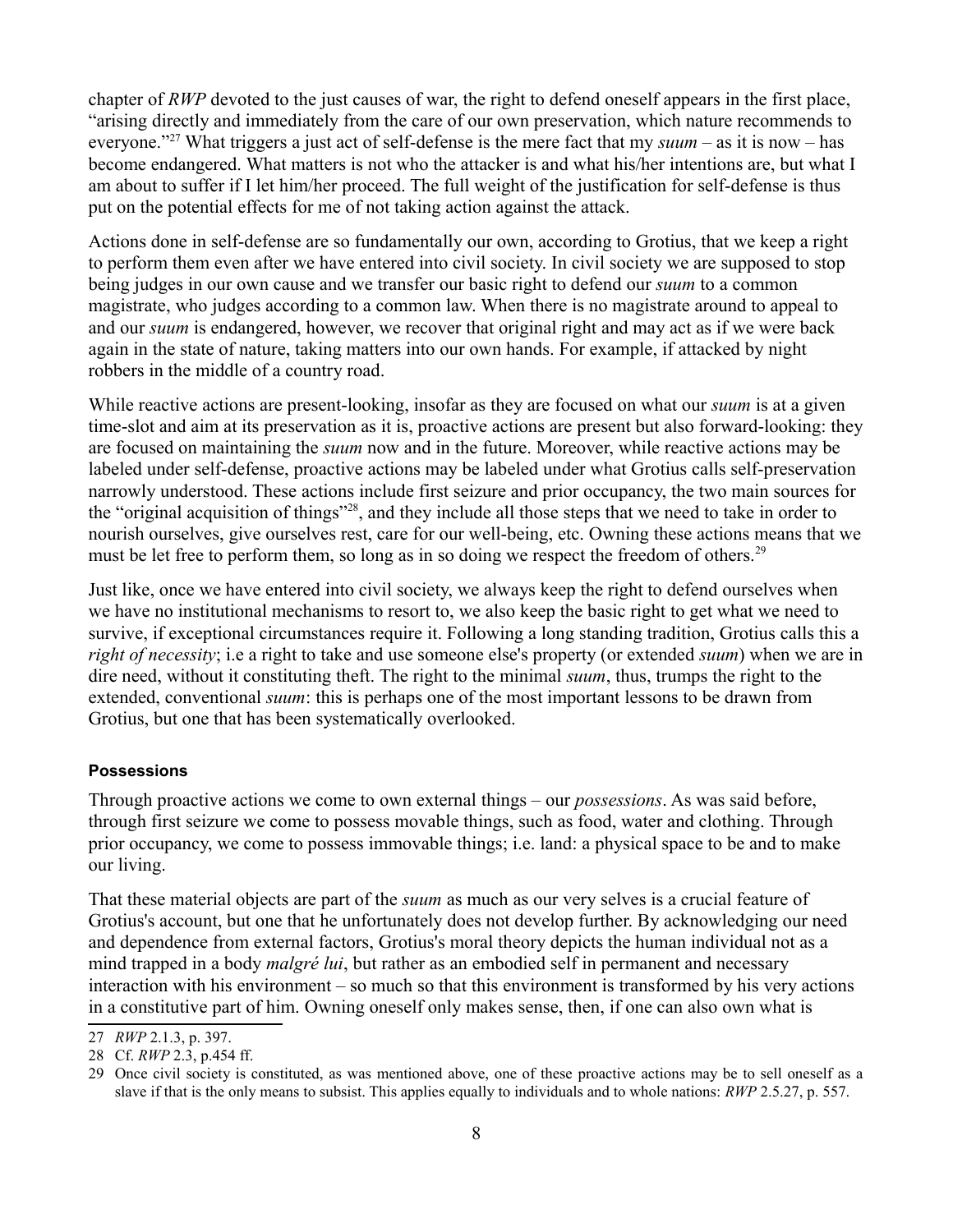needed to support oneself.

# **III. Civil society and the extended** *suum*

As was said above, given the limited procedures that we have in the state of nature to appropriate things for ourselves, the *suum* in this scenario is really minimal. After all, we cannot have more than what we can seize with our hands and occupy with our bodies and actions, and we need moreover to keep a permanent vigilance over them... lest we lose them. Even if we join forces with others, our possessions cannot be much extended and remain limited to short-term consumption. In such a world, one has to be contented "with what the earth produced of itself for {our} nourishment", and one is presumably going to "dwell in caves (…) go naked or covered only with the barks of trees or the skins of wild beasts<sup>"[30](#page-8-0)</sup>

Because sooner than later we want to leave this state of "primitive simplicity" and precarious ownership, we start adding more work and skill into the resources available for common use. Agriculture and cattle raising are according to Grotius the first arts that humans introduce to make their lives more commodious, and to secure their *suum* not only in the short, but also in the long term. It is through these activities that the minimal sphere of external possessions is first extended, and it is to safeguard this new extended sphere that we enter into explicit agreements with others and establish rules to regulate our conduct together. As a contractualist, Grotius firmly believes that the advantages of entering into civil society largely outweigh the disadvantages. Transferring to the relevant authorities our basic right to use force against others in defense of our *suum* is a fair price to pay when what one gets in return is the possibility to have not only a very basic minimal *suum*, but also the new extended *suum* – i.e. one's *property –* protected against others. This is how the human arts and industry start to flourish, the economic system starts rolling and everyone eventually gets to live more comfortably and safely. What one must never lose sight of, however, is that the individual never entirely relinquishes his right to defend (negatively) and to preserve (positively) his minimal *suum*, if it is ever endangered.<sup>[31](#page-8-1)</sup>

# **IV. Concluding remarks – Basic human rights and the** *suum*

A heated discussion in contemporary moral and political philosophy regards the normative grounds of basic human rights: what they are, what their content is, what duties they generate on others and what they entitle their holders to do. The parties in the discussion could be lined up in two main camps: on one hand, there are those who think of human rights as essentially *negative* prescriptions: rights not to be harmed in arbitrary ways. On the other hand, there are those who add to this list certain *positive* rights, like a right to food, shelter and basic health care – sometimes summed up as a right to subsistence.

Often, those in the first camp found their arguments on ideas of self-ownership and *negative* liberties that resemble Grotius's claim that we own our self and also the actions to defend our self from others. Those in the second camp, on the contrary, understand – like Grotius also did – that owning our self and the actions to defend it is not enough to secure a minimal individual sphere. If self preservation is a legitimate moral end (a belief that modern natural law theories and human rights theories seem to share), then we also need to secure access to certain external things without which we simply cannot

<span id="page-8-0"></span><sup>30</sup> *RWP* 2.2.2, p. 426.

<span id="page-8-1"></span><sup>31</sup> To go into the details of how property is acquired once in civil society would be the topic of a different article, but let me note that the transition from the minimal to the extended *suum* is beset by conceptual difficulties, so much so that one wonders whether it would not be better to understand it not as a transition, but as a leap.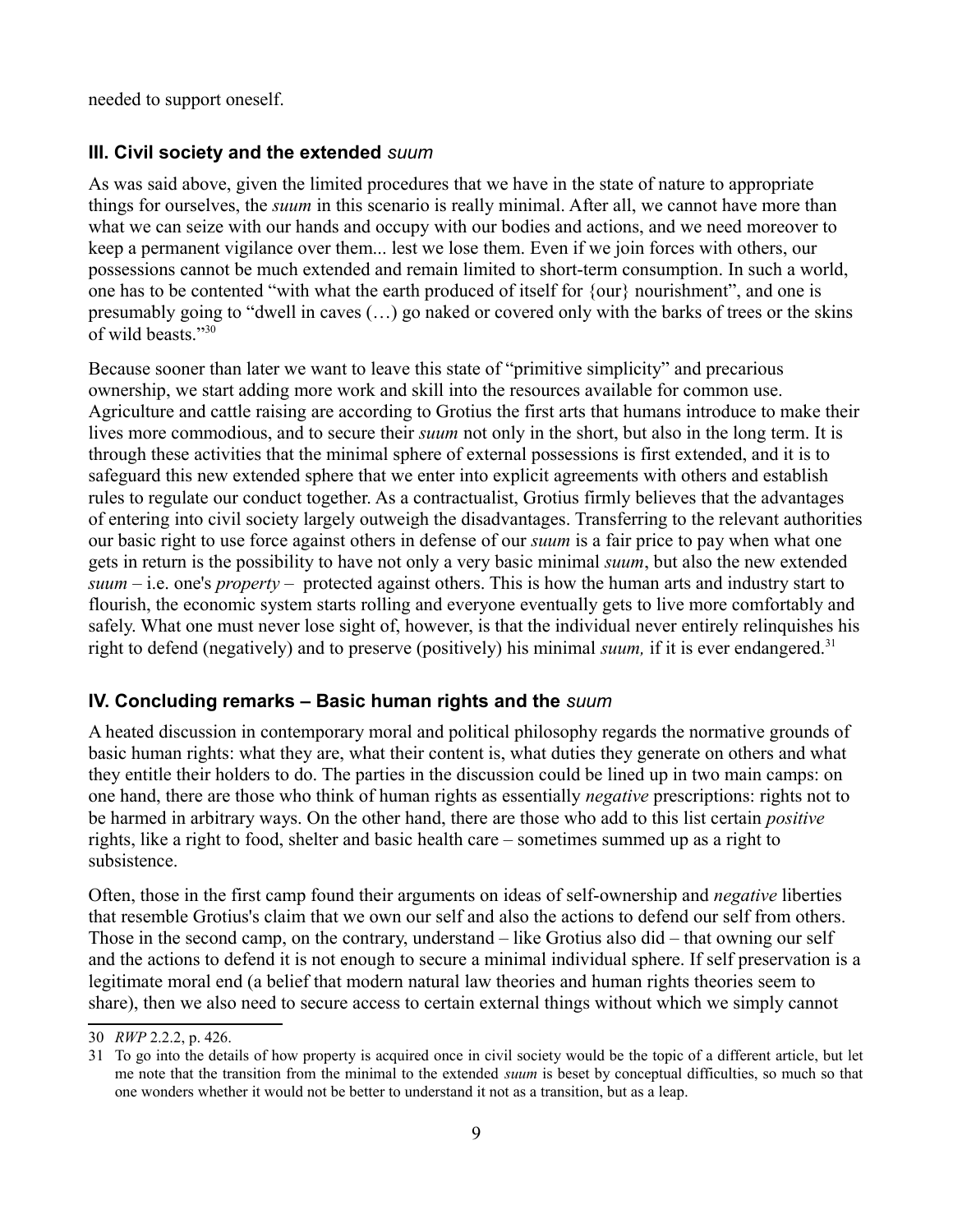live. There is, however, an important difference between Grotius's approach and contemporary approaches to *positive* rights, and it is here where I suggest that bringing back the *suum* into the discussion would help.

While contemporary approaches to *positive* rights tend to be cashed out in terms of what every individual ought to be *given* by some external source like the state, "society" or aid institutions*,* the concept of the *suum* emphasizes what the individual may do *by himself* to get what he needs as a matter of right. Instead of putting the rights-holder in the position of a passive recipient, here he is the main actor and guarantor of his own life. To grant everyone a right to subsistence then means to grant everyone a space to pursue whatever proactive actions are required in order to fulfill his basic needs – obviously while respecting others along that pursuit.<sup>[32](#page-9-0)</sup>

To attain this end, the rules of civil society – and, within them, especially those regarding private property – have to be designed so that each person can secure at least a minimal *suum* without interference. Because the institution of private property itself springs from the need to guarantee for everyone at least this minimally protected sphere, clashes between property rights and basic rights are obviously resolved in favor of the latter. Thus, for example, if the access to external goods is unevenly distributed in a society, to the point of preventing some from getting even the bare essentials for living, individuals may legitimately leave the rules aside and even take and use someone else's extended *suum* in order to get out of their plight. That laws ought to be respected does not mean that they ought to be respected blindly, especially when they go against the very purpose for which they were established in the first place.

Starting from the concept of the minimal *suum* to ground basic human rights thus helps to reminds us that the role of laws (and within them, private property laws) is subsidiary to some more fundamental moral ends. An obvious desideratum is therefore to design laws in such a way that cases of necessity (where our *suum* is endangered to the point that we may violate the property of others in order to get out of our plight) are exceptional. That would indeed be, to finish with Lennon, a society with "no need for greed or hunger."

### **References**

- Buckle, Stephen. *Natural Law and the Theory of Property: Grotius to Hume*. New York: Clarendon Press, 1991.
- Grotius, Hugo. *The Rights of War and Peace*. Edited by Richard Tuck. Translated by John Morrice et al. Indianapolis: Liberty Fund, 2005. Original edition: 1625.
- Haakonssen, Knud. *Natural Law and Moral Philosophy*. Cambridge: Cambridge University Press, 1996.
- Hohfeld, Wesley Newcomb. "Some Fundamental Legal Conceptions as Applied in Judicial Reasoning." *The Yale Law Journal* 23, no. 1 (1913): 16-59.
- Locke, John. *Two Treatises of Government*. Edited by Peter Laslett. Cambridge: Cambridge University Press, 1988. Original edition: 1690.

Mancilla, Alejandra. "A Cosmopolitan Right of Necessity." Dissertation. Australian National

<span id="page-9-0"></span><sup>32</sup> What about those who are unable to provide for themselves what they need? For them, other mechanisms based on other principles would be put in place; for example, based on human solidarity, or generosity, or charity.